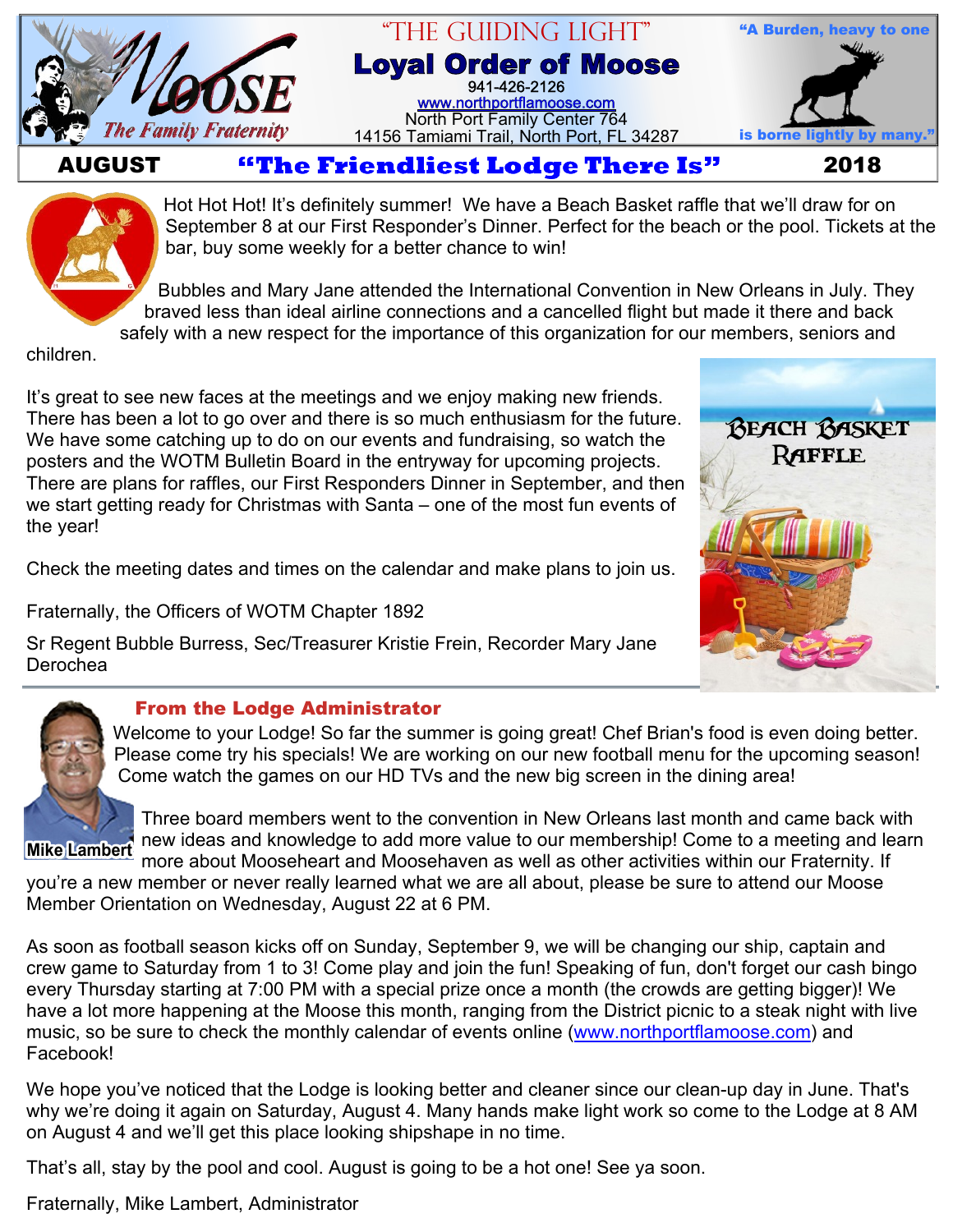## AUGUST 2018 **The Guiding Light** A monthly publication of North Port Moose Lodge #764 *[www.northportflamoose.com](http://www.northportflamoose.com)*

**LOOM Meetings Schedule**

# Second Tuesday of the Month: **Aug 14, 2018**

5:30 PM: Joint LOOM / WOTM meeting >Board of Officers Meeting follows Joint Meeting

7:00 PM: General Membership Meeting

8:00 PM: House Committee Meeting

# Fourth Tuesday of the Month: **Aug 28, 2018**

5:30 PM: Moose Legion Meeting

6:00 PM: Board of Officers Meeting

- 7:00 PM: General Membership Meeting
- 8:00 PM: House Committee Meeting



**FBMA District 22 Picnic August 11 @ 12 noon Punta Gorda #1693**

## **Moose Legion Celebration September 15, Punta Gorda #1693**

| LODGE           |
|-----------------|
| #764            |
| <b>OFFICERS</b> |
| 2018 -2109      |

Governor: Terry Seal Jr Governor: Rudy Garcia Prelate: Donald Morley Treasurer: Gene Herbst Jr. Past Governor: Paul Hedrick 1-Year Trustee: George Nubile 2-Year Trustee: Wayne Schlemmer 3-Year Trustee: David Plummer Administrator: Mike Lambert

**Aug 8 6:30 PM**



**Aug 22 6:30 PM**

Women of the Moose Chapter 1892 meet on the second and forth Wednesday of every month.

Meetings begin at 6:30 PM. All women in the the North Port Moose are invited to join our Chapter. Come to a meeting a learn more about us.

# **BINGO**

On Thursday we play Bingo with cash prizes for the winners. And you can't be a winner if you don't play.

Bingo starts at 7:00 PM every Thursday at your North Port Moose Lodge.







Please Help Our Kids

**[www.moosecharities.org](http://www.moosecharities.org) [www.mooseheart.org](http://www.mooseheart.org)**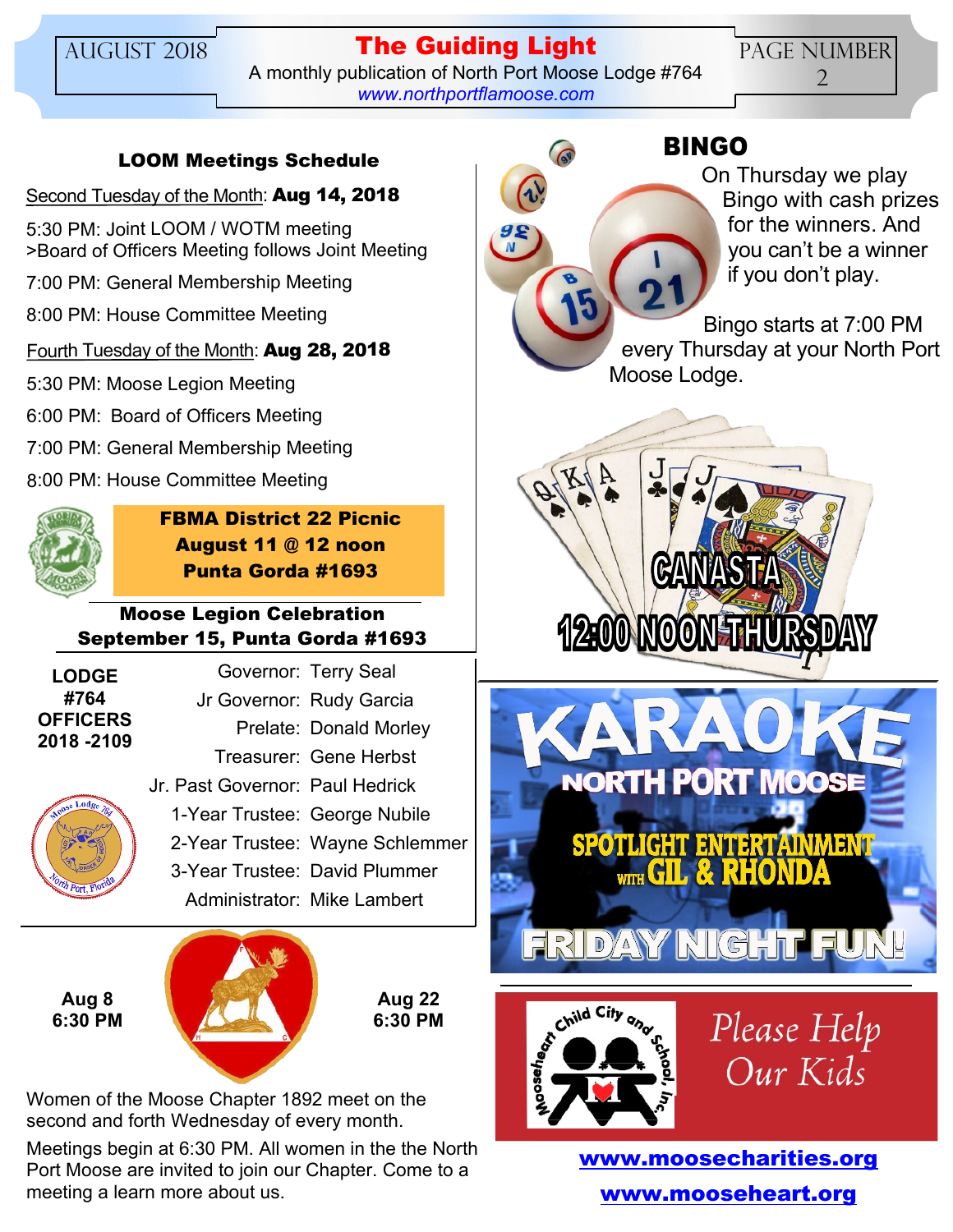#### AUGUST 2018 **The Guiding Light** A monthly publication of North Port Moose Lodge #764

Page Number 3



#### **From the Governor**

A lot has happened since my last letter and we have a big month planned for August, so here we go. Keep your Moose calendar handy so you can keep track of this month's events.

On August 4th we are planning another Lodge clean-up day, All of our volunteers worked so hard to clean up the place in June and we want to keep it that way, So if you would like to help in any way just see any officer: Saturday, August 4 starting at 8:00 AM.

On August 11 we have our FBMA District 22 meeting and picnic. We have the tickets here: advance purchase cost is \$8 pp or \$10 at the door, so get your tickets early. Then, on August 18 we will be holding a phone bank at the lodge for membership renewals. If you would like to help bring your cell phone. We will supply a list of member names that have been dropped. Our goal is for you to talk to them about the benefits of Moose membership and encourage each man to renew his membership.

MEGA BINGO returns this month! On August 25 starting at 12 noon we're having another MEGA BINGO event. So bring your wife, husband or significant other and play to win! The entry fee is just \$40 per player and that includes your bingo books, and 2-six face specials. If we have at least 50 players we will pay out \$100 per game plus two games at \$250 each. All proceeds benefit the lodge mortgage. Brian will be serving lunch specials too.



There is still time to get your name on the plaque for members donating \$500 or more toward the mortgage payoff. We would love to fill the plaque and you can help and be recognized for your generosity. See Gene Herbst to make sure any money you previously donated has been recorded and is counted towards that total of \$500.



As they say on TV: Wait, there's more! If you like steak, come to the Lodge on August 25. We're hosting a steak night at 5 PM. Get yourself a 16 oz T-bone with all the trimming for \$12.00 pp STEAK and enjoy the music provided by a 4-piece band. So come out for a good time.

Now let's talk about the Moose International Convention. Mike and I attended the convention in New Orleans where we were able to gain a lot of information about what is going on both at Mooseheart and Moosehaven and where your money is going. There is a lot that is going on that you can be proud of as a Moose member.

Renewing Moose membership is very important to us and we can't survive with all of you. So we need you to ask your friends and neighbors to join with to help us keep the doors open at both Mooseheart and Moosehaven. We can sign all the members we want but if they don't stay then we are not doing our job to keep them. If you would like to see an event that we are not doing bring it to any officer of the lodge. We would love to talk with you about your ideas.

In closing I want to again thank our cook Brian. He is bringing back a lot of members to eat both lunch and dinner and doing a good job mixing the menu up to keep it fresh. If you haven't been in lately come back and try the new menu and specials.

Our most valued member for July was **George Nubile**. Whenever I call George he knows I am going to ask for his help and he all ways comes through thank you again George for all you do.

Fraternally,

Terry W. Seal Sr, Governor